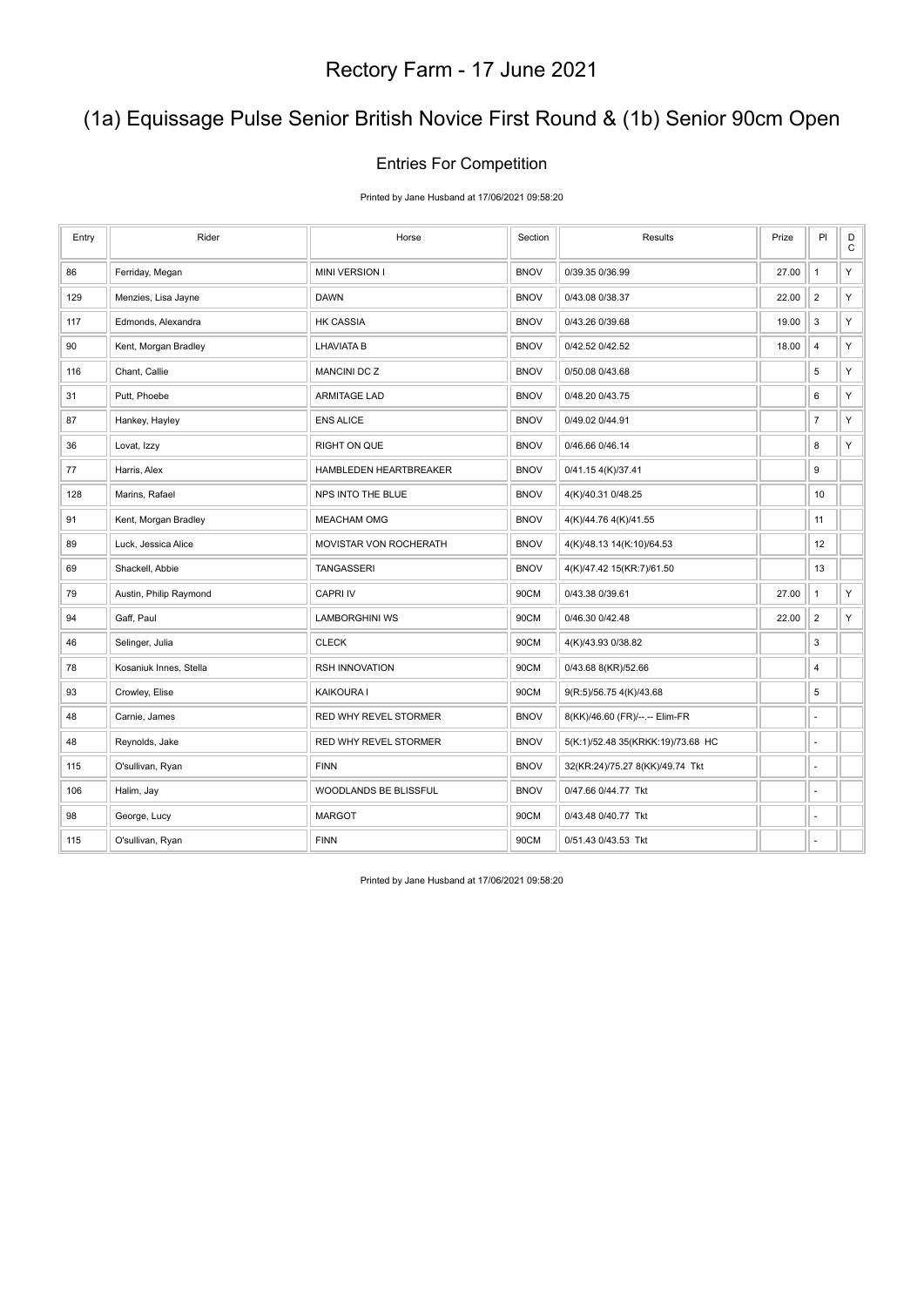### (2a) Nupafeed Supplements Senior Discovery - First Round & (2b) Senior 1.00m Open

#### Entries For Competition

Printed by Jane Husband at 17/06/2021 11:41:34

| Entry | Rider                         | Horse                  | Section | Results                            | Prize | PI                        | D<br>$\mathbf C$ |
|-------|-------------------------------|------------------------|---------|------------------------------------|-------|---------------------------|------------------|
| 103   | Halim, Jay                    | JTH LENNOX             | D       | 0/43.42 0/34.19                    | 32.00 | $\mathbf{1}$              | Y                |
| 25    | Backstrom, Samantha           | EMPIRE OF THE SUN      | D       | 0/43.71 0/35.59                    | 25.00 | $\overline{2}$            | Y                |
| 19    | Thornhill, Saffron Naomi      | <b>HELENA</b>          | D       | 0/38.75 0/36.37                    | 22.00 | 3                         | Y                |
| 114   | Halim, Jay                    | <b>FIGARO MF</b>       | D       | 0/45.68 0/36.74                    | 20.00 | $\overline{4}$            | Y                |
| 3     | Adams, Chantelle              | UNO AZERA              | D       | 0/45.55 0/37.72                    | 20.00 | 5                         | Y                |
| 41    | Fernyhough, Joseph            | <b>KILMANAC LARRY</b>  | D       | 0/44.34 0/39.57                    | 20.00 | 6                         | Y                |
| 33    | Ho, Annie                     | CALLING CARD           | D       | 0/44.31 0/40.41                    |       | $\overline{7}$            | Y                |
| 73    | Fernyhough, Joseph            | CALCOURT OAKLAND       | D       | 0/46.91 0/40.58                    |       | 8                         | Y                |
| 89    | Luck, Jessica Alice           | MOVISTAR VON ROCHERATH | D       | 0/43.67 0/40.83                    |       | $\boldsymbol{9}$          | Y                |
| 74    | Fernyhough, Joseph            | STAND BACK KANNAN      | D       | 0/47.03 0/41.16                    |       | 10                        | Y                |
| 107   | Turnbull, Lauren              | <b>JTH TIGER</b>       | D       | 0/44.23 0/41.43                    |       | 11                        | Y                |
| 32    | Putt, Phoebe                  | <b>JALEXIA</b>         | D       | 0/42.74 0/42.27                    |       | 12                        | Y                |
| 65    | Westmore, Sophie              | CALCOURT LEONARDO      | D       | 0/48.20 0/42.92                    |       | 13                        | Y                |
| 62    | Marsh, Joanne                 | DUNRAVEN CLOVER CRUISE | D       | 0/39.06 4(K)/34.48                 |       | 14                        |                  |
| 35    | Rozard, Scarlet               | <b>HUMMER II</b>       | D       | 4(K)/38.84 0/36.25                 |       | 15                        |                  |
| 57    | Ellison, Gemma                | <b>CASCAR HD</b>       | D       | 0/44.33 4(K)/36.52                 |       | 16                        |                  |
| 93    | Crowley, Elise                | KAIKOURA I             | D       | 4(K)/40.86 0/39.29                 |       | 17                        |                  |
| 77    | Harris, Alex                  | HAMBLEDEN HEARTBREAKER | D       | 4(K)/42.22 0/40.41                 |       | 18                        |                  |
| 37    | Brownbill, Stephanie          | JULIETTE TRICHTA FW    | D       | 0/47.33 4(K)/41.10                 |       | 19                        |                  |
| 139   | Van Osch, Julia Dimphena Anna | <b>FINALIST B</b>      | D       | 4(K)/45.03 0/42.62                 |       | 20                        |                  |
| 104   | Halim, Jay                    | JTH WONDER             | D       | 4(K)/45.65 0/43.69                 |       | 21                        |                  |
| 4     | Tilsley, Jayne                | ALINAS THE BUSINESS    | D       | 0/43.10 8(KK)/33.41                |       | 22                        |                  |
| 105   | Turnbull, Lauren              | <b>MY ARCHELLINI</b>   | D       | 4(K)/45.50 4(K)/41.67              |       | 23                        |                  |
| 54    | Davis, Rachel                 | <b>BENATE</b>          | D       | 9(R:5)/56.21 0/37.06               |       | 24                        |                  |
| 79    | Austin, Philip Raymond        | CAPRI IV               | D       | 0/41.72 12(KKK)/41.19              |       | 25                        |                  |
| 86    | Ferriday, Megan               | MINI VERSION I         | D       | 8(KK)/39.38 8(KK)/37.99            |       | 26                        |                  |
| 60    | Hunter, Stephanie Jane        | LILLIPUT BOOGIMAN      | D       | 21(KR:13)/64.55 0/37.25            |       | 27                        |                  |
| 22    | Connell, Polly                | <b>WANDER LUST</b>     | 1.00M   | 0/45.78 0/34.83                    | 32.00 | $\mathbf{1}$              | Y.               |
| 23    | Bradstock, Alfie              | <b>JIMMY JOY</b>       | 1.00M   | 0/45.20 0/35.86                    | 25.00 | $\overline{c}$            | Y                |
| 92    | Kent, Morgan Bradley          | MEACHAM QUICKSTEP      | 1.00M   | 0/40.35 0/37.04                    | 22.00 | $\ensuremath{\mathsf{3}}$ | Y.               |
| 55    | Cranton, Carla Jayne          | JANOUT A               | 1.00M   | 0/42.43 0/39.61                    |       | 4                         | Y                |
| 52    | Wilson, Diane                 | <b>TWINNING HILL</b>   | 1.00M   | 0/48.83 0/44.86                    |       | $\,$ 5 $\,$               | Y.               |
| 78    | Kosaniuk Innes, Stella        | RSH INNOVATION         | 1.00M   | 4(K)/40.54 0/38.58                 |       | 6                         |                  |
| 46    | Selinger, Julia               | <b>CLECK</b>           | 1.00M   | 0/41.87 4(K)/39.87                 |       | $\boldsymbol{7}$          |                  |
| 56    | Cranton, Carla Jayne          | STRICTLY FERNHILL      | 1.00M   | 0/41.03 5(R:1)/55.60               |       | 8                         |                  |
| 71    | Mantel, Laura                 | NEIL D                 | D       | 31(RK:23)/74.23 (R)/--.-- Elim-Ref |       | ÷,                        |                  |
| 71    | Mantel, Laura                 | NEIL D                 | D       | 4(K)/46.89 10(R:6)/60.90 HC        |       | ÷,                        |                  |
| 27    | Burke, Charlotte              | <b>STRIPES</b>         | D       | 4(K)/44.20 0/44.80 Tkt             |       |                           |                  |
| 8     | Jenner, Victoria              | <b>EUROMAGIC</b>       | 1.00M   | 4(K)/43.67                         |       | ÷,                        |                  |
| 98    | George, Lucy                  | <b>MARGOT</b>          | 1.00M   | (RR)/--.-- Elim-Ref Tkt            |       |                           |                  |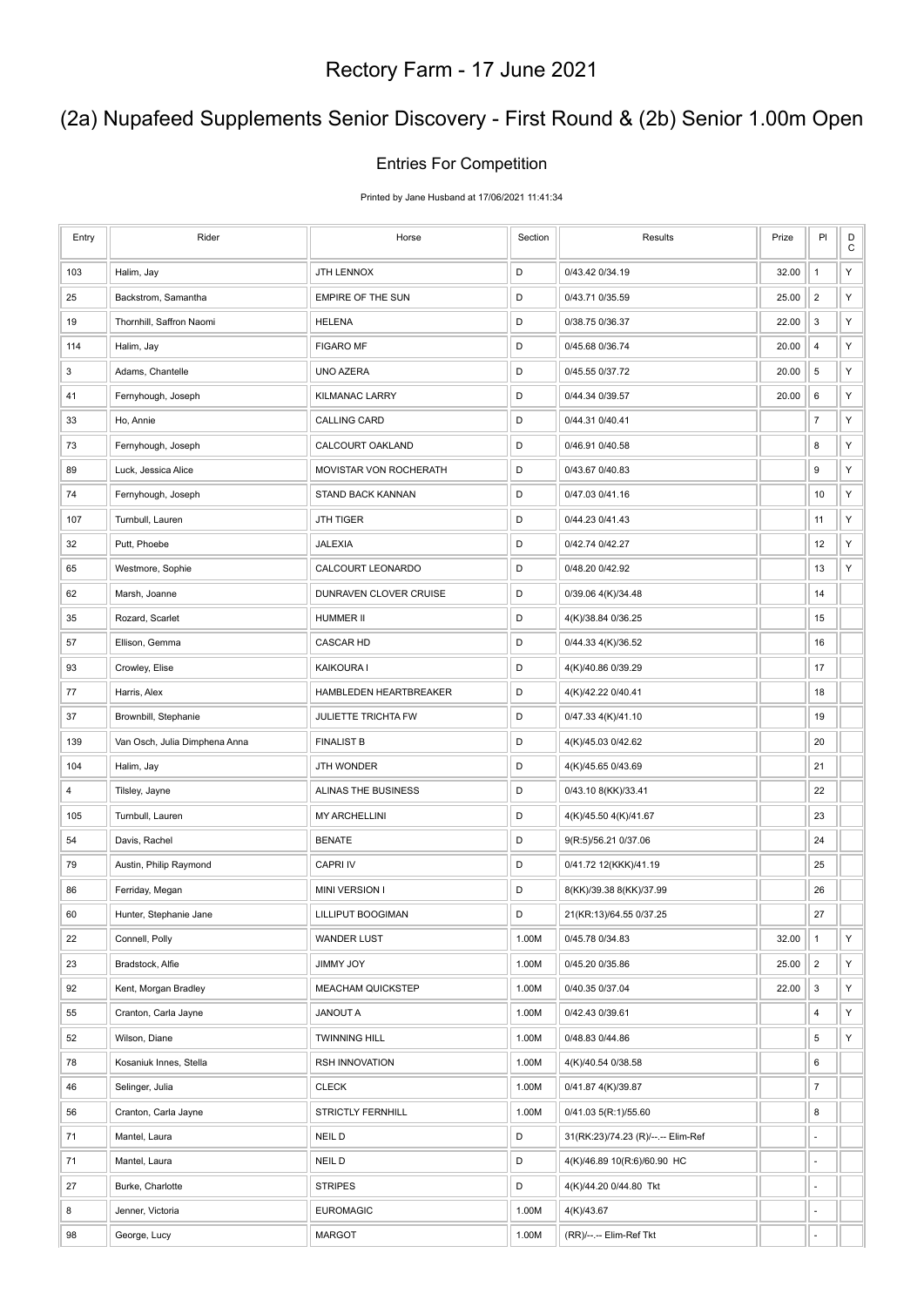| 125 | <b>Thompson, Oliver</b> | <b>VLASMEER</b><br>$\sim$<br>VAN. | 1.00M | (1/42.88 0/40.57<br>4(K)<br>Tkt |  |  |
|-----|-------------------------|-----------------------------------|-------|---------------------------------|--|--|

Printed by Jane Husband at 17/06/2021 11:41:34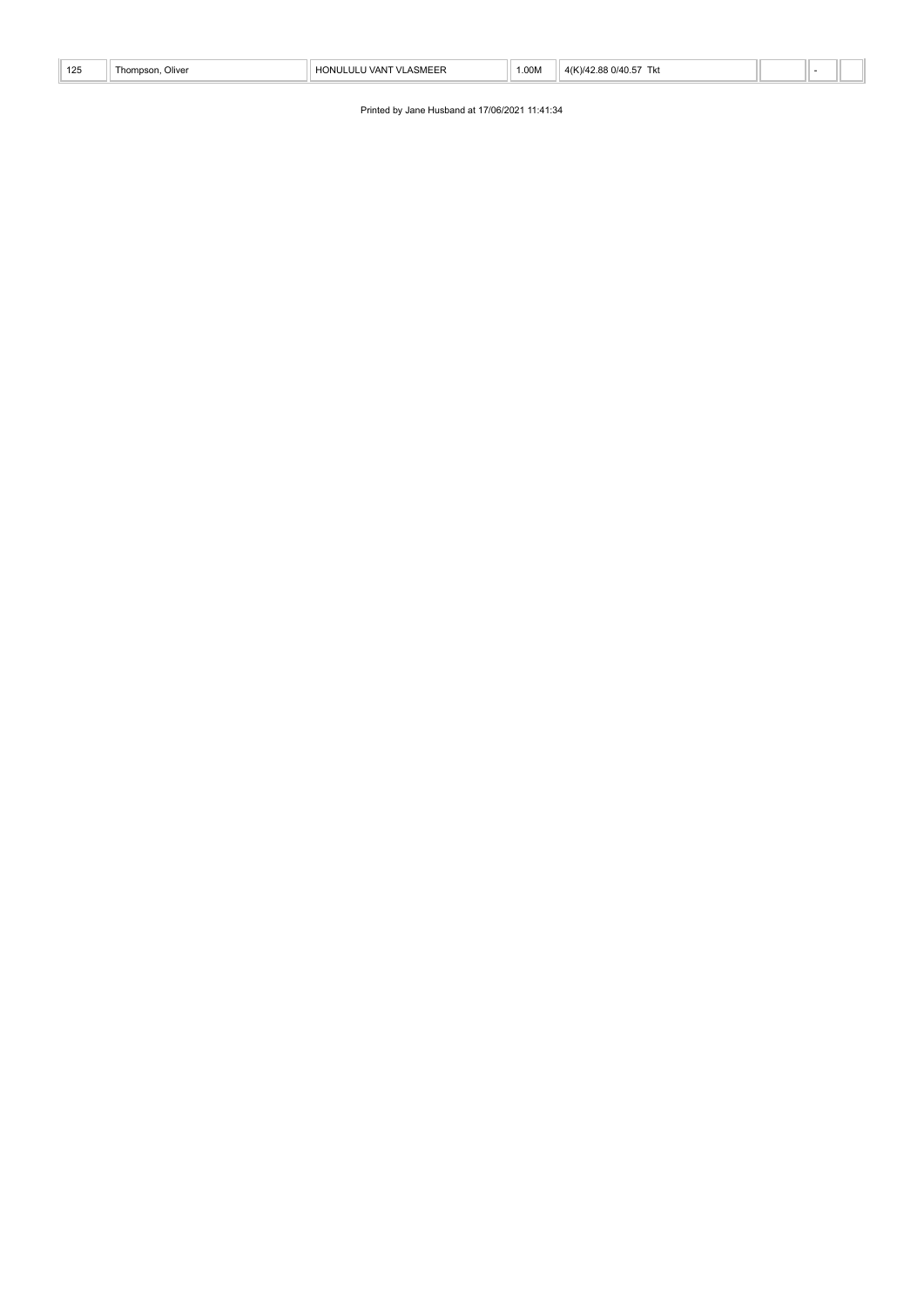### 3 Senior 1.05m Open

#### Entries For Competition

Printed by Jane Husband at 17/06/2021 13:15:32

| Entry          | Rider                         | Horse                           | Results                    | Prize | PI             | D<br>$\mathbf C$ |
|----------------|-------------------------------|---------------------------------|----------------------------|-------|----------------|------------------|
| 16             | Thomas, Fran                  | <b>BANZAI D'LA ROUSSERIE</b>    | 0/35.58 0/40.77            | 32.00 | $\mathbf{1}$   | Υ                |
| 17             | Hopkins, Daniella             | <b>F SOLANGE</b>                | 0/36.32 0/41.39            | 25.00 | $\overline{2}$ | Υ                |
| 130            | Webb, Freya                   | CUPIDO VAN DE HOEFSLAG Z        | 0/40.10 0/44.27            | 22.00 | 3              | Υ                |
| $\overline{7}$ | Leay Parkinson, Jasmin Sophie | <b>IMAGINE HOF TER ZEEDYCKE</b> | 0/36.47 0/45.61            | 20.00 | $\sqrt{4}$     | Υ                |
| 54             | Davis, Rachel                 | <b>BENATE</b>                   | 0/32.08 0/46.28            | 20.00 | 5              | Υ                |
| 66             | Westmore, John                | SWELL CONTINENTAL               | 0/39.93 0/50.58            | 20.00 | 6              | Υ                |
| 40             | Chamberlayne, Clare           | FOR FUN AND GLORY               | 0/35.45 0/51.15            | 20.00 | $\overline{7}$ | Υ                |
| 18             | Strange, Morgan               | COOLEY AGAIN                    | 0/39.45 0/52.75            |       | 8              | Υ                |
| 23             | West, Dulcie                  | JIMMY JOY                       | 0/35.44 0/54.94            |       | 9              | Υ                |
| 56             | Ellison, Gemma                | <b>STRICTLY FERNHILL</b>        | 4(K)/34.28 0/34.78         |       | 10             |                  |
| $\mathbf{1}$   | Richardson, Ella              | S E S WATCH ME                  | 0/32.40 4(K)/36.63         |       | 11             |                  |
| 60             | Hunter, Stephanie Jane        | <b>LILLIPUT BOOGIMAN</b>        | 0/37.55 4(K)/41.51         |       | 12             |                  |
| 80             | May, Joanna                   | BLUE STONE BINGADOONE           | 0/35.48 4(K)/41.84         |       | 13             |                  |
| 20             | Thornhill, Saffron Naomi      | <b>HELENA</b>                   | 0/30.47 4(K)/42.64         |       | 14             |                  |
| 55             | Cranton, Carla Jayne          | <b>JANOUT A</b>                 | 4(K)/32.47 0/44.08         |       | 15             |                  |
| 10             | Bird, Tom                     | PARKFIELD COOPER                | 0/38.19 4(K)/49.59         |       | 16             |                  |
| $\,$ 5 $\,$    | Westmore, John                | <b>SILVER STRIKER</b>           | 0/39.93 4(K)/53.14         |       | 17             |                  |
| 100            | Fletcher, William             | KANDOO Z                        | 0/38.51 4(K)/53.20         |       | 18             |                  |
| 62             | Marsh, Joanne                 | DUNRAVEN CLOVER CRUISE          | 0/41.23 4(R)/55.13         |       | 19             |                  |
| 39             | Chamberlayne, Clare           | <b>STAR LINER</b>               | 0/40.17 4(K)/61.38         |       | 20             |                  |
| 9              | Jenner, Victoria              | ZAKYNTHOS II                    | 0/35.42 8(KK)/38.08        |       | 21             |                  |
| 15             | Thomas, Fran                  | CHANEL VAN DE HELLE Z           | 4(K)/37.15 4(K)/45.06      |       | 22             |                  |
| 35             | Rozard, Scarlet               | <b>HUMMER II</b>                | 4(K)/30.65 4(K)/45.85      |       | 23             |                  |
| 65             | Westmore, Sophie              | CALCOURT LEONARDO               | 4(K)/37.42 4(K)/52.04      |       | 24             |                  |
| 22             | Connell, Polly                | <b>WANDER LUST</b>              | (RR)/--.-- Elim-Ref        |       |                |                  |
| 6              | Heywood, Olivia               | <b>INDIAN TONIC I</b>           | (DR)/--.-- Elim-Ref        |       | ÷,             |                  |
| 61             | Hunter, Stephanie Jane        | MY GREY GOOSE                   | (KKT)/--.-- Ret.           |       | Ĭ.             |                  |
| 6              | Heywood, Olivia               | <b>INDIAN TONIC I</b>           | 8(KK)/35.56 0/51.40 HC     |       | L.             |                  |
| 125            | Thompson, Oliver              | HONULULU VANT VLASMEER          | 0/34.83 0/52.13 Tkt        |       | ÷,             |                  |
| 27             | Burke, Charlotte              | <b>STRIPES</b>                  | 4(K)/37.29 8(KK)/56.65 Tkt |       |                |                  |
| 58             | Meredith, Abigail             | <b>KILTRA ALFY</b>              | 4(K)/35.39 4(K)/51.44 Tkt  |       | L.             |                  |

Printed by Jane Husband at 17/06/2021 13:15:32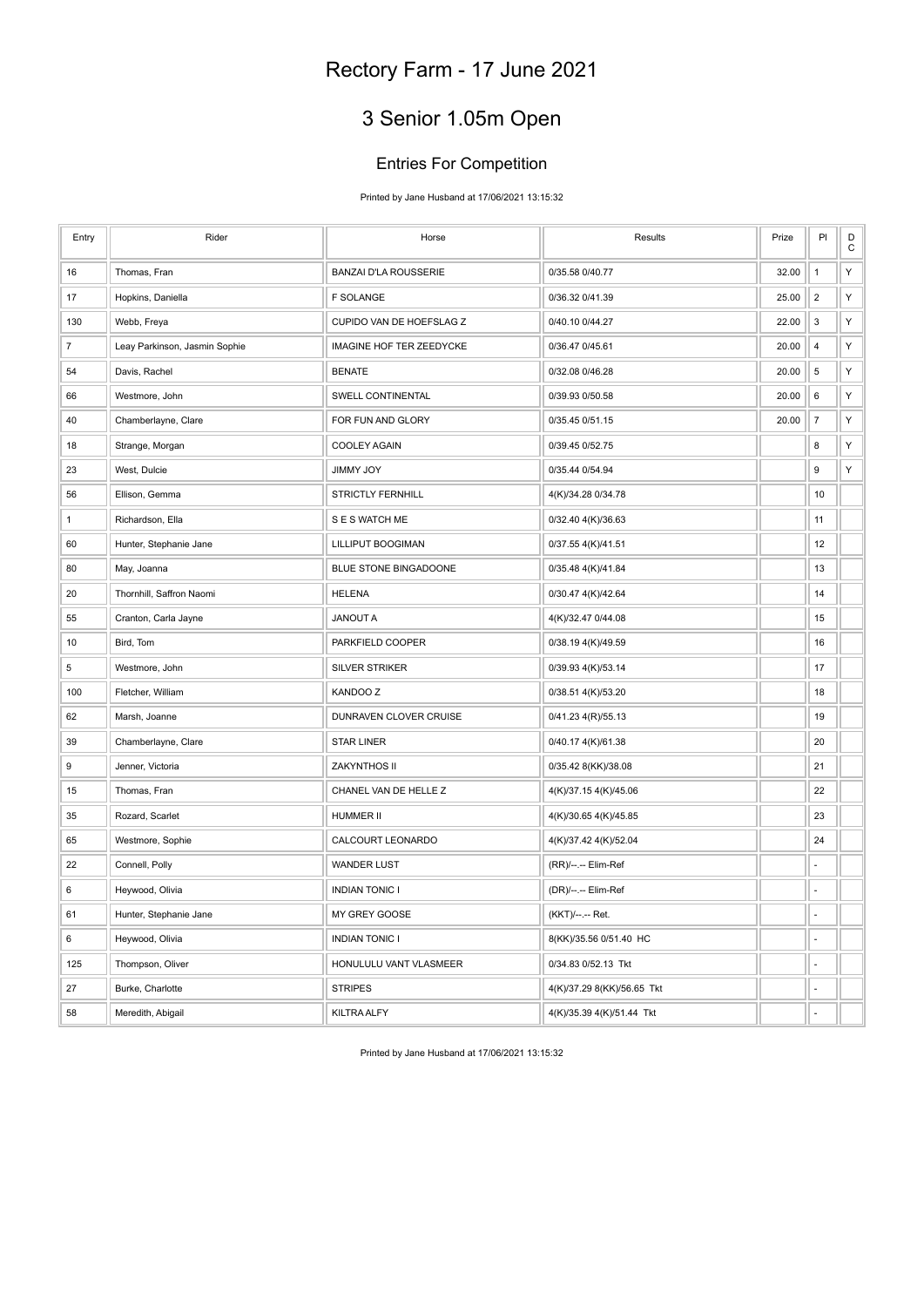### (4a) Lord & Lady Equestrian Senior Newcomers First Round & (4b) Senior 1.10m Open

#### Entries For Competition

Printed by Jane Husband at 17/06/2021 15:51:50

| Entry          | Rider                         | Horse                        | Section   | Results                     | Prize | PI               | D<br>${\bf C}$ |
|----------------|-------------------------------|------------------------------|-----------|-----------------------------|-------|------------------|----------------|
| 50             | Register, Lynsey              | CAPPULCORRAGH GEORGIO        | ${\sf N}$ | 0/31.88 0/38.87             | 42.00 | $\mathbf{1}$     | Υ              |
| 114            | Halim, Jay                    | <b>FIGARO MF</b>             | N         | 0/37.41 0/39.63             | 32.00 | $\overline{2}$   | Υ              |
| 119            | Chant, Callie                 | OASIS <sub>Z</sub>           | N         | 0/38.52 0/42.32             | 22.00 | 3                | Υ              |
| 72             | Mantel, Laura                 | CONQUISTADOR II DRH Z        | N         | 0/35.44 0/42.61             | 22.00 | $\overline{4}$   | Υ              |
| 118            | O'sullivan, Ryan              | <b>KILROY V</b>              | ${\sf N}$ | 0/41.05 0/44.95             | 22.00 | $\,$ 5 $\,$      | Υ              |
| 133            | Buck, Charli Rose             | <b>BILLY PAPADOPOLOUS</b>    | N         | 0/35.20 0/47.62             |       | 6                | Υ              |
| 121            | Stokar, Teresa                | <b>MESSARO TW</b>            | N         | 0/39.43 0/49.85             |       | $\boldsymbol{7}$ | Υ              |
| 57             | Ellison, Gemma                | CASCAR HD                    | N         | 0/34.55 4(K)/40.42          |       | 8                |                |
| 40             | Chamberlayne, Clare           | FOR FUN AND GLORY            | ${\sf N}$ | 0/35.85 4(K)/41.32          |       | 9                |                |
| 30             | Pritchard, Thomas             | <b>CALCOURT UP MARKET</b>    | N         | 4(K)/36.69 0/45.25          |       | 10               |                |
| 34             | Ho, Annie                     | MJI BELLE BONITA             | ${\sf N}$ | 4(K)/35.93 0/45.42          |       | 11               |                |
| 14             | Gardner, Toby                 | ECHO BEACH                   | N         | 4(K)/36.62 0/47.54          |       | 12               |                |
| 51             | Hobby, Oscar                  | KEES II                      | N         | 4(K)/36.35 0/49.63          |       | 13               |                |
| 10             | Bird, Tom                     | PARKFIELD COOPER             | N         | 4(K)/38.58 0/49.80          |       | 14               |                |
| 95             | Gaff, Paul                    | CODE CICERO Z                | N         | 4(K)/38.25 0/54.60          |       | 15               |                |
| 131            | Davies, Molly                 | SIENNA VAN JONCKHOEVE Z      | N         | 4(K)/36.60 0/55.04          |       | 16               |                |
| 39             | Chamberlayne, Clare           | <b>STAR LINER</b>            | N         | 4(K)/40.67 0/57.69          |       | 17               |                |
| 24             | Harris, Stephanie             | PANAMERA V/D BROUWERSHOEVE   | N         | 8(KK)/42.11 0/51.78         |       | 18               |                |
| 83             | Lockwood, Ryan                | <b>FANTA E T</b>             | N         | 4(K)/40.32 4(K)/55.56       |       | 19               |                |
| 66             | Westmore, John                | SWELL CONTINENTAL            | N         | 4(K)/36.99 8(KK)/49.63      |       | 20               |                |
| 5              | Westmore, John                | <b>SILVER STRIKER</b>        | N         | 4(K)/41.39 8(KK)/54.96      |       | 21               |                |
| 80             | May, Joanna                   | BLUE STONE BINGADOONE        | ${\sf N}$ | 15(K:11)/56.05 0/47.00      |       | 22               |                |
| 67             | James, Katherine              | <b>ISIDOOR</b>               | 1.10M     | 0/34.68 0/35.80             | 42.00 | $\mathbf{1}$     | Υ              |
| $\mathbf{1}$   | Richardson, Ella              | S E S WATCH ME               | 1.10M     | 0/32.36 0/37.45             | 32.00 | $\overline{2}$   | Υ              |
| 53             | Wilson, Diane                 | QUESTIONTIME                 | 1.10M     | 0/38.02 0/39.55             | 22.00 | 3                | Υ              |
| 17             | Hopkins, Daniella             | <b>F SOLANGE</b>             | 1.10M     | 0/35.08 0/41.02             |       | 4                | Υ              |
| $\overline{7}$ | Leay Parkinson, Jasmin Sophie | IMAGINE HOF TER ZEEDYCKE     | 1.10M     | 0/36.39 0/42.65             |       | 5                | Υ              |
| 108            | Hallman, Samantha             | FIFI III                     | 1.10M     | 0/35.40 0/43.82             |       | 6                | Υ              |
| 126            | Archer, Zoe                   | MILLRIDGE Z TWO              | 1.10M     | 0/35.78 0/47.60             |       | $\overline{7}$   | Y              |
| 18             | Strange, Morgan               | COOLEY AGAIN                 | 1.10M     | 0/38.18 0/53.28             |       | 8                | Υ              |
| 26             | Pritchard, Amy Louise         | <b>IDENTITY II</b>           | 1.10M     | 0/31.07 4(K)/35.13          |       | 9                |                |
| 9              | Jenner, Victoria              | ZAKYNTHOS II                 | 1.10M     | 0/35.73 4(K)/38.45          |       | 10               |                |
| 130            | Webb, Freya                   | CUPIDO VAN DE HOEFSLAG Z     | 1.10M     | 4(K)/32.57 0/47.65          |       | 11               |                |
| 15             | Thomas, Fran                  | CHANEL VAN DE HELLE Z        | 1.10M     | 4(K)/35.23 4(K)/45.85       |       | 12               |                |
| 16             | Thomas, Fran                  | <b>BANZAI D'LA ROUSSERIE</b> | 1.10M     | 0/35.86 12(D:8)/69.68       |       | 13               |                |
| 58             | Meredith, Abigail             | <b>KILTRA ALFY</b>           | 1.10M     | 8(KK)/36.14 8(KK)/57.32 Tkt |       | ÷,               |                |
| 200            | Thompson, Oliver              | PSH JAKE                     | 1.10M     | 0/36.13 0/53.19 Tkt         |       |                  |                |

Printed by Jane Husband at 17/06/2021 15:51:50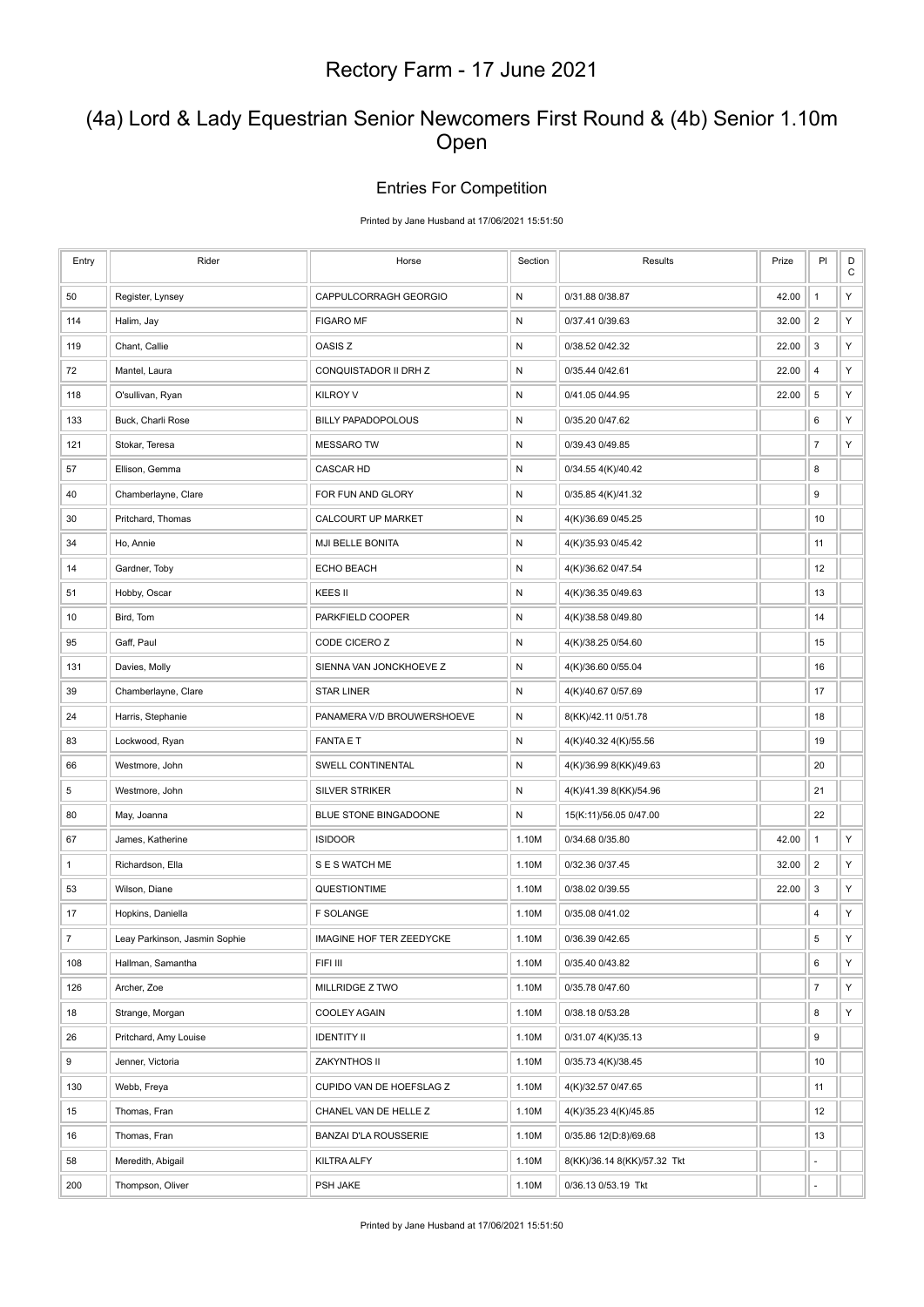### (5a) National 1.15m Members Cup Qualifier & (5b) Senior 1.15m Open

#### Entries For Competition

Printed by Jane Husband at 17/06/2021 15:47:50

| Entry          | Rider                    | Horse                         | Section | Results                        | Prize | PI             | D<br>$\mathtt{C}$ |
|----------------|--------------------------|-------------------------------|---------|--------------------------------|-------|----------------|-------------------|
| 109            | Stracey-cheel, Holly-ann | SWEET CANDY                   | BM1.15  | 0/34.62 0/37.68                | 52.00 | $\mathbf{1}$   | Y.                |
| 101            | Tucker, Charlotte        | APPY DU CHALET                | BM1.15  | 0/35.74 0/39.72                | 37.00 | $\overline{2}$ | Y                 |
| 68             | James, Katherine         | <b>HERCIRO VANT KIEZELHOF</b> | BM1.15  | 0/36.09 0/40.82                | 27.00 | 3              | Y                 |
| 30             | Pritchard, Thomas        | <b>CALCOURT UP MARKET</b>     | BM1.15  | 0/35.89 0/43.92                | 22.00 | 4              | Y                 |
| 12             | Bird, Tom                | <b>REBEL RHYME</b>            | BM1.15  | 0/37.59 0/46.37                |       | $\,$ 5 $\,$    | Y                 |
| 84             | Lockwood, Ryan           | CALCOURT WESTPOINT            | BM1.15  | 0/41.41 0/46.88                |       | 6              | Y                 |
| 81             | May, Joanna              | <b>TRIUMVIRATE</b>            | BM1.15  | 0/39.33 0/48.35                |       | $\overline{7}$ | Y.                |
| 24             | Harris, Stephanie        | PANAMERA V/D BROUWERSHOEVE    | BM1.15  | 4(K)/37.04 0/43.94             |       | 8              |                   |
| 42             | Westmore, John           | CALCOURT LANDGIRL             | BM1.15  | 0/38.37 4(K)/44.04             |       | 9              |                   |
| 63             | Wilkes, Emma             | AMETHYST V                    | BM1.15  | 4(K)/35.27 0/46.85             |       | 10             |                   |
| 113            | Halim, Jay               | <b>BILLY COINTREAU</b>        | 1.15M   | 0/32.80 4(D)/47.76             |       | 11             |                   |
| 51             | Fletcher, William        | KEES II                       | BM1.15  | 4(K)/35.50 0/50.77             |       | 12             |                   |
| 14             | Gardner, Toby            | ECHO BEACH                    | BM1.15  | 4(K)/36.03 4(K)/39.58          |       | 13             |                   |
| 75             | Fernyhough, Joseph       | CARLO IV                      | 1.15M   | 8(KK)/39.80 0/55.16            |       | 14             |                   |
| $\overline{2}$ | Pidcock, Jessica         | DORADO DU BUISSON Z           | 1.15M   | 10(KK:2)/43.59 0/49.35         |       | 15             |                   |
| 11             | Bird, Tom                | <b>COWLING HOT GOSSIP</b>     | BM1.15  | 4(K)/39.04 8(KK)/49.01         |       | 16             |                   |
| 59             | Betteridge, Megan Louise | JAZZ MEN DE SEPTON            | BM1.15  | 15(R:11)/52.03 0/49.66         |       | 17             |                   |
| 21             | Tydeman, Tanya           | <b>ESPENR</b>                 | BM1.15  | 0/38.80 (RR)/--.-- Elim-Ref    |       | ٠              |                   |
| 121            | Stokar, Teresa           | <b>MESSARO TW</b>             | BM1.15  | 23(KC:15)/56.90 (T)/--.-- Ret. |       |                |                   |

Printed by Jane Husband at 17/06/2021 15:47:50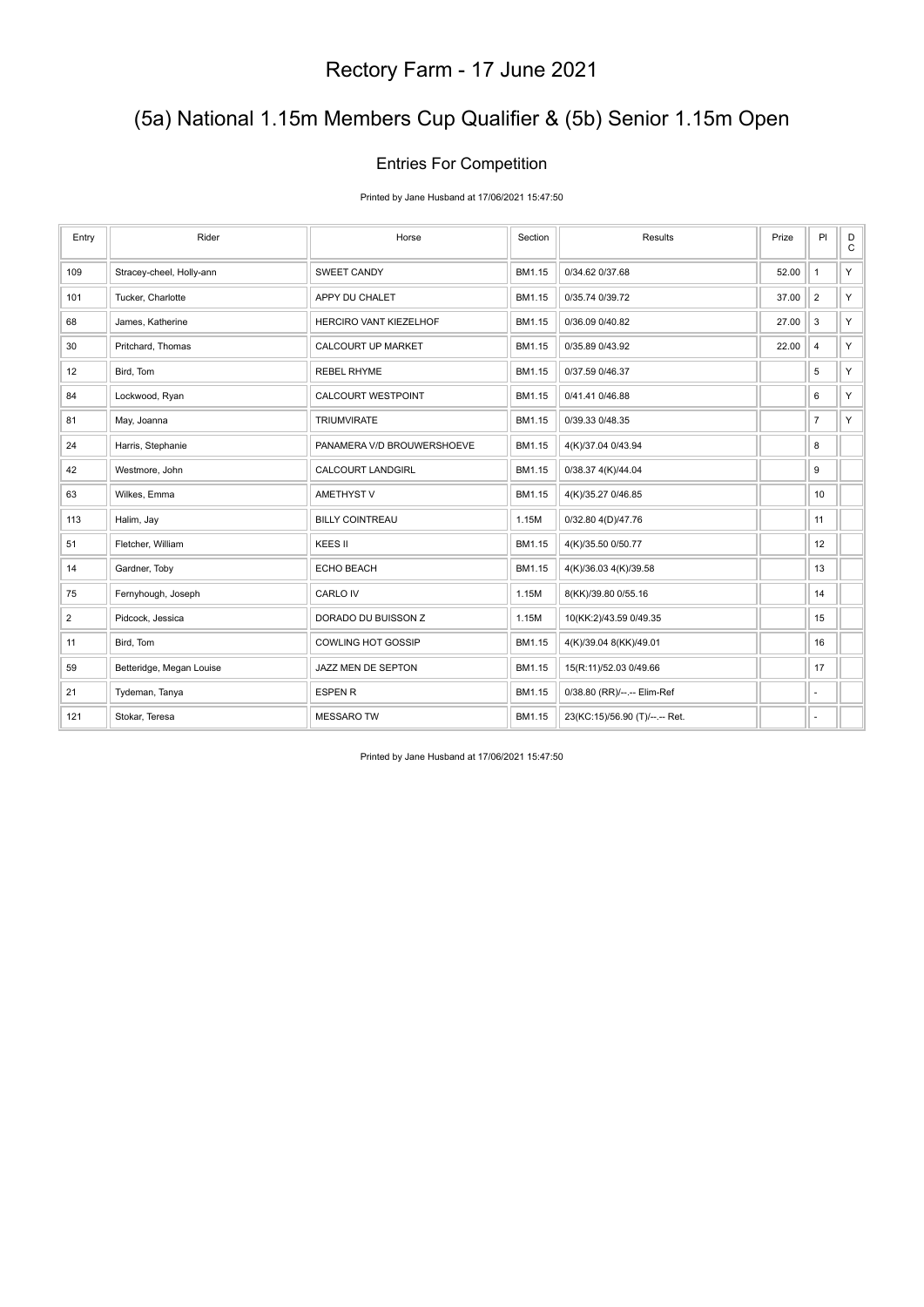### (6a) Equitop GLME Senior Foxhunter First Round & (6b) Senior 1.20m Open

#### Entries For Competition

Printed by Jane Husband at 17/06/2021 17:21:42

| Entry          | Rider                    | Horse                    | Section      | Results                         | Prize | PI                       | D<br>$\mathtt{C}$ |
|----------------|--------------------------|--------------------------|--------------|---------------------------------|-------|--------------------------|-------------------|
| 123            | Bradstock, Alfie         | SPICE GIRL TW            | F            | 0/41.74 0/42.70                 | 52.00 | $\mathbf{1}$             | Υ                 |
| 76             | Fernyhough, Joseph       | <b>CALCOURT DENBIGH</b>  | F            | 0/41.67 0/44.26                 | 37.00 | $\overline{2}$           | Υ                 |
| 70             | Bradstock, Alfie         | <b>FLYING SOLO</b>       | F            | 0/41.50 0/44.70                 | 27.00 | 3                        | Υ                 |
| 64             | Wilkes, Emma             | CASTLERICHMOND WILLIAM   | $\mathsf F$  | 0/46.04 0/45.16                 | 22.00 | $\overline{4}$           | Υ                 |
| 81             | May, Joanna              | <b>TRIUMVIRATE</b>       | F            | 0/40.49 0/50.59                 |       | 5                        | Υ                 |
| 122            | Bradstock, Alfie         | <b>CONLATAGE PS</b>      | F            | 0/44.16 0/51.66                 |       | 6                        | Υ                 |
| 136            | Chapman, Gemma           | <b>I LUNAL</b>           | F            | 0/38.36 4(K)/40.86              |       | $\overline{7}$           |                   |
| 28             | Head, Jasmin             | SIERRA BLUE PS           | F            | 0/40.71 4(K)/43.21              |       | 8                        |                   |
| 111            | Halim, Jay               | GHOST BUSTER FORTUNA HH  | F            | 4(K)/44.83 0/44.90              |       | 9                        |                   |
| 96             | Gaff, Paul               | JARANCO V Z              | $\mathsf{F}$ | 4(K)/43.25 0/48.32              |       | 10                       |                   |
| 97             | Gaff, Paul               | <b>CSIKO</b>             | $\mathsf F$  | 4(K)/44.79 0/50.94              |       | 11                       |                   |
| $\overline{2}$ | Pidcock, Jessica         | DORADO DU BUISSON Z      | F            | 0/47.72 4(K)/51.19              |       | 12                       |                   |
| 75             | Fernyhough, Joseph       | CARLO IV                 | F            | 4(K)/44.41 0/57.21              |       | 13                       |                   |
| 82             | Lockwood, Ryan           | <b>CETALOUBET PS</b>     | F            | 4(K)/44.94 0/60.55              |       | 14                       |                   |
| 83             | Lockwood, Ryan           | <b>FANTA E T</b>         | $\mathsf F$  | 4(K)/46.15 0/60.63              |       | 15                       |                   |
| 102            | Tucker, Charlotte        | JOY RIDER HX             | F            | 8(KK)/45.15 0/53.55             |       | 16                       |                   |
| 126            | Archer, Zoe              | MILLRIDGE Z TWO          | F            | 0/45.91 8(KK)/54.60             |       | 17                       |                   |
| 43             | Westmore, John           | <b>CALCOURT LANDGIRL</b> | F            | 8(KK)/45.08 4(K)/57.18          |       | 18                       |                   |
| 11             | Bird, Tom                | COWLING HOT GOSSIP       | F            | 4(K)/42.24 12(KKK)/57.53        |       | 19                       |                   |
| 137            | Botham, Jessica          | <b>KARAIBES</b>          | 1.20M        | 0/38.10 0/35.02                 | 52.00 | $\mathbf{1}$             | Υ                 |
| 13             | Kent, Amanda             | <b>BILLY SPIRIT</b>      | 1.20M        | 0/44.29 0/42.97                 | 37.00 | $\overline{2}$           | Υ                 |
| 88             | Fletcher, William        | QUIDDE DU BUISSON Z      | 1.20M        | 0/44.14 0/43.96                 | 27.00 | $\mathsf 3$              | Υ                 |
| 59             | Betteridge, Megan Louise | JAZZ MEN DE SEPTON       | 1.20M        | 0/41.75 4(K)/45.14              |       | $\sqrt{4}$               |                   |
| 38             | Brownbill, Stephanie     | DRUMRANKIN NEVERLAND     | 1.20M        | 0/45.82 4(K)/48.90              |       | 5                        |                   |
| 63             | Wilkes, Emma             | AMETHYST V               | 1.20M        | 4(K)/41.25 4(K)/51.46           |       | 6                        |                   |
| 112            | Halim, Jay               | <b>FERDUMELION</b>       | 1.20M        | 8(KK)/44.93 4(K)/52.54          |       | $\overline{\mathcal{I}}$ |                   |
| 132            | Davies, Molly            | <b>BOOGIE WOOGIE</b>     | 1.20M        | 8(KK)/42.51 17(KR:9)/69.73      |       | 8                        |                   |
| 12             | Bird, Tom                | <b>REBEL RHYME</b>       | F            | 8(KK)/44.96 (KFR)/--.-- Elim-FR |       | l,                       |                   |
| 120            | Bradstock, Alfie         | <b>CARISTO VDL</b>       | 1.20M        | (DR)/--.-- Elim-Ref             |       | l,                       |                   |
| 120            | Bradstock, Alfie         | <b>CARISTO VDL</b>       | 1.20M        | (RR)/--.-- Elim-Ref HC          |       | ÷.                       |                   |
| 200            | Thompson, Oliver         | PSH JAKE                 | 1.20M        | 4(K)/44.53 0/55.09 Tkt          |       | ÷.                       |                   |

Printed by Jane Husband at 17/06/2021 17:21:42